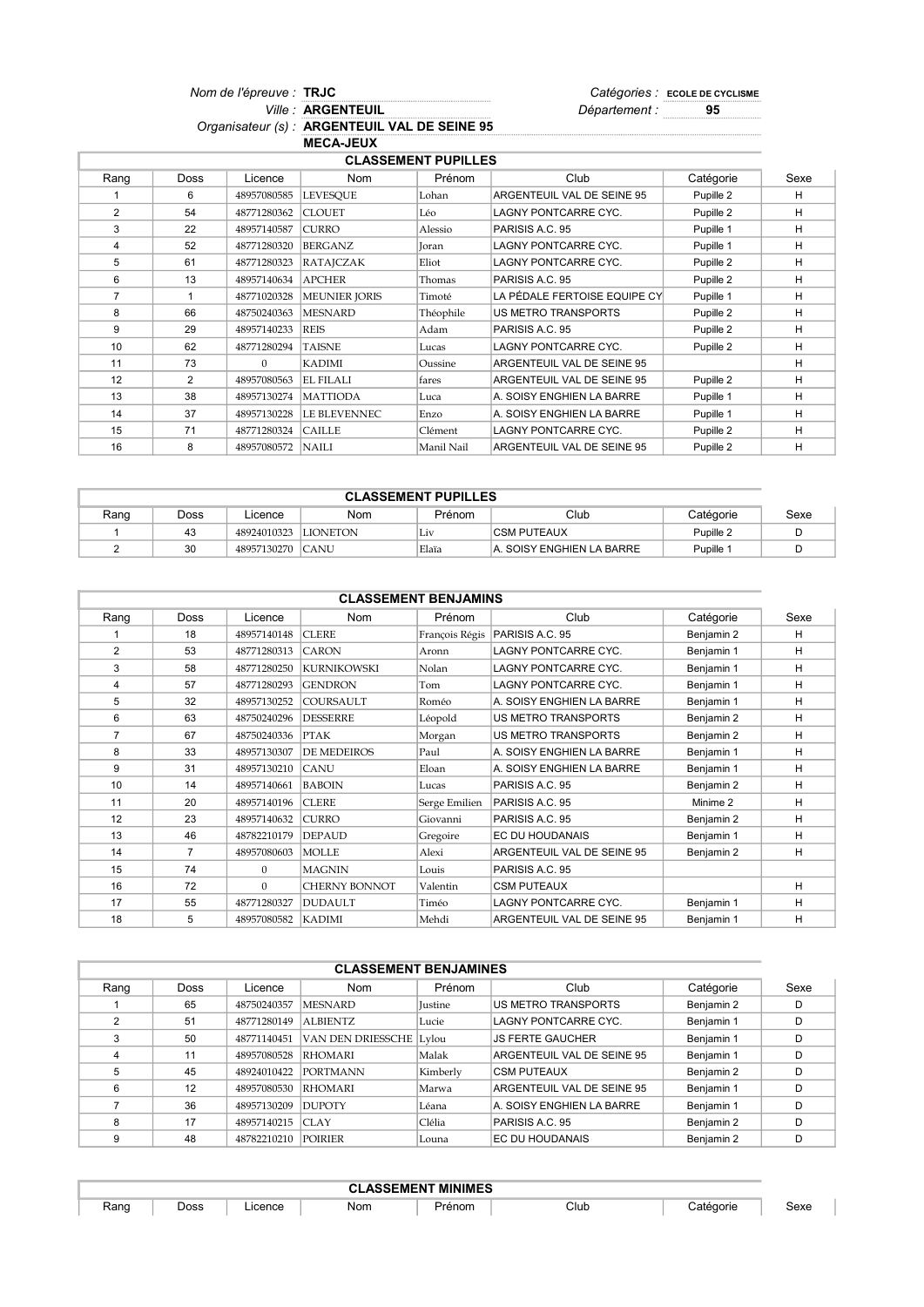|                | 59 | 48771280251 | LAVARTE            | Théo         | LAGNY PONTCARRE CYC.       | Minime 1 | н |
|----------------|----|-------------|--------------------|--------------|----------------------------|----------|---|
| 2              | 60 | 48771280087 | <b>MOURAND</b>     | Célian       | LAGNY PONTCARRE CYC.       | Minime 1 | н |
| 3              | 3  | 48957080562 | <b>EL FILALI</b>   | <b>YOANN</b> | ARGENTEUIL VAL DE SEINE 95 | Minime 2 | н |
| 4              | 68 | 48750240407 | <b>SAIR GODEAU</b> | Salmane      | <b>US METRO TRANSPORTS</b> | Minime 2 | H |
| 5              | 4  | 48957080523 | <b>GICOUEL</b>     | Mahyron      | ARGENTEUIL VAL DE SEINE 95 | Minime 2 | H |
| 6              | 24 | 48957140539 | <b>DECHAUX</b>     | Colin        | PARISIS A.C. 95            | Minime 2 | н |
| $\overline{7}$ | 64 | 48750240354 | <b>MESNARD</b>     | Augustin     | <b>US METRO TRANSPORTS</b> | Minime 2 | н |
| 8              | 40 | 48924010385 | <b>CASSART</b>     | Ethan        | <b>CSM PUTEAUX</b>         | Minime 2 | н |
| 9              | 10 | 48957080522 | REIS               | Ryan         | ARGENTEUIL VAL DE SEINE 95 | Minime 2 | н |
| 10             | 15 | 48957140667 | <b>BESCHE</b>      | Evvan        | PARISIS A.C. 95            | Minime 2 | H |
| 11             | 16 | 48957140563 | <b>BOSCHER</b>     | Louis        | PARISIS A.C. 95            | Minime 2 | н |
| 12             | 35 | 48957130309 | <b>DESCROIX</b>    | Thibaud      | A. SOISY ENGHIEN LA BARRE  | Minime 2 | н |
| 13             | 41 | 48924010415 | <b>DECOUARD</b>    | Jean Alex    | <b>CSM PUTEAUX</b>         | Minime 2 | н |
| 14             | 75 | $\Omega$    | <b>MENDES</b>      | William      | ARGENTEUIL VAL DE SEINE 95 |          | н |
| 15             | 44 | 48924010068 | <b>LIONETON</b>    | Maël         | <b>CSM PUTEAUX</b>         | Minime 1 | н |
| 16             | 69 | 48913020398 | <b>BECCHIO</b>     | PAUL         | AS CORBEIL ESSONNES        | Minime 2 | н |
| 17             | 35 | 48957130309 | <b>DESCROIX</b>    | Thibaud      | A. SOISY ENGHIEN LA BARRE  | Minime 2 | н |
| 18             | 76 | $\Omega$    | <b>DUPRAZ</b>      | Adrien       | ARGENTEUIL VAL DE SEINE 95 |          | н |

| <b>CLASSEMENT MINIMES</b> |      |                      |     |        |                      |                     |      |
|---------------------------|------|----------------------|-----|--------|----------------------|---------------------|------|
| Rang                      | Doss | _icence              | Nom | Prénom | Club                 | Catégorie           | Sexe |
|                           | 56   | 48771280375 FRAGNOLI |     | Louane | LAGNY PONTCARRE CYC. | Minime <sup>.</sup> |      |
|                           | 49   | 48771140360 GOUIN    |     | Anaïs  | IJS FERTE GAUCHER    | <b>Minime</b>       |      |

| Nom de l'épreuve : TRJC |                                               |
|-------------------------|-----------------------------------------------|
|                         | <b>Ville: ARGENTEUIL</b>                      |
|                         | Organisateur (s) : ARGENTEUIL VAL DE SEINE 95 |
|                         | CYCLO-CROSS                                   |

Catégories : ECOLE DE CYCLISME<br>Département : \_\_\_\_\_\_\_\_\_95

|                |                |             | <b>,,,,,,,,,,,,,</b> |                              |                              |           |      |
|----------------|----------------|-------------|----------------------|------------------------------|------------------------------|-----------|------|
|                |                |             |                      | <b>CLASSEMENT PUPILLES 1</b> |                              |           |      |
| Rang           | <b>Doss</b>    | Licence     | <b>Nom</b>           | Prénom                       | Club                         | Catégorie | Sexe |
|                | 29             | 48957140233 | <b>REIS</b>          | Adam                         | PARISIS A.C. 95              | Pupille 2 | H    |
| 2              | $\overline{2}$ | 48957080563 | EL FILALI            | fares                        | ARGENTEUIL VAL DE SEINE 95   | Pupille 2 | H    |
| 3              | 66             | 48750240363 | <b>MESNARD</b>       | Théophile                    | <b>US METRO TRANSPORTS</b>   | Pupille 2 | н    |
| 4              | 37             | 48957130228 | LE BLEVENNEC         | Enzo                         | A. SOISY ENGHIEN LA BARRE    | Pupille 1 | н    |
| 5              | 22             | 48957140587 | <b>CURRO</b>         | Alessio                      | PARISIS A.C. 95              | Pupille 1 | н    |
| 6              | 54             | 48771280362 | <b>CLOUET</b>        | Léo                          | LAGNY PONTCARRE CYC.         | Pupille 2 | н    |
| $\overline{7}$ | 13             | 48957140634 | <b>APCHER</b>        | Thomas                       | PARISIS A.C. 95              | Pupille 2 | н    |
| 8              | 62             | 48771280294 | <b>TAISNE</b>        | Lucas                        | LAGNY PONTCARRE CYC.         | Pupille 2 | н    |
| 9              | 6              | 48957080585 | <b>LEVESQUE</b>      | Lohan                        | ARGENTEUIL VAL DE SEINE 95   | Pupille 2 | н    |
| 10             | 71             | 48771280324 | <b>CAILLE</b>        | Clément                      | LAGNY PONTCARRE CYC.         | Pupille 2 | н    |
| 11             |                | 48771020328 | <b>MEUNIER JORIS</b> | Timoté                       | LA PÉDALE FERTOISE EQUIPE CY | Pupille 1 | H    |
| 12             | 52             | 48771280320 | <b>BERGANZ</b>       | Joran                        | LAGNY PONTCARRE CYC.         | Pupille 1 | H    |
| 13             | 61             | 48771280323 | RATAJCZAK            | Eliot                        | LAGNY PONTCARRE CYC.         | Pupille 2 | H    |
| 14             | 43             | 48924010323 | <b>LIONETON</b>      | Liv                          | <b>CSM PUTEAUX</b>           | Pupille 2 | D    |
| 15             | 38             | 48957130274 | <b>MATTIODA</b>      | Luca                         | A. SOISY ENGHIEN LA BARRE    | Pupille 1 | н    |
| 16             | 73             | $\Omega$    | <b>KADIMI</b>        | Oussine                      | ARGENTEUIL VAL DE SEINE 95   |           | н    |
| 17             | 8              | 48957080572 | NAILI                | Manil Nail                   | ARGENTEUIL VAL DE SEINE 95   | Pupille 2 | H    |
| 18             | 30             | 48957130270 | <b>CANU</b>          | Elaïa                        | A. SOISY ENGHIEN LA BARRE    | Pupille 1 | D    |

|                |      |             |                    | <b>CLASSEMENT BENJAMINS</b> |                             |            |      |
|----------------|------|-------------|--------------------|-----------------------------|-----------------------------|------------|------|
| Rang           | Doss | Licence     | Nom                | Prénom                      | Club                        | Catégorie  | Sexe |
|                | 67   | 48750240336 | <b>PTAK</b>        | Morgan                      | <b>US METRO TRANSPORTS</b>  | Benjamin 2 | н    |
| $\overline{2}$ | 63   | 48750240296 | <b>DESSERRE</b>    | Léopold                     | <b>US METRO TRANSPORTS</b>  | Benjamin 2 | н    |
| 3              | 18   | 48957140148 | <b>CLERE</b>       | François Régis              | PARISIS A.C. 95             | Benjamin 2 | н    |
| 4              | 31   | 48957130210 | <b>CANU</b>        | Eloan                       | A. SOISY ENGHIEN LA BARRE   | Benjamin 1 | H    |
| 5              | 14   | 48957140661 | <b>BABOIN</b>      | Lucas                       | PARISIS A.C. 95             | Benjamin 2 | H    |
| 6              | 57   | 48771280293 | <b>GENDRON</b>     | Tom                         | <b>LAGNY PONTCARRE CYC.</b> | Benjamin 1 | н    |
| 7              | 58   | 48771280250 | KURNIKOWSKI        | Nolan                       | <b>LAGNY PONTCARRE CYC.</b> | Benjamin 1 | н    |
| 8              | 32   | 48957130252 | COURSAULT          | Roméo                       | A. SOISY ENGHIEN LA BARRE   | Benjamin 1 | н    |
| 9              | 46   | 48782210179 | <b>DEPAUD</b>      | Gregoire                    | EC DU HOUDANAIS             | Benjamin 1 | н    |
| 10             | 53   | 48771280313 | CARON              | Aronn                       | <b>LAGNY PONTCARRE CYC.</b> | Benjamin 1 | н    |
| 11             | 23   | 48957140632 | <b>CURRO</b>       | Giovanni                    | PARISIS A.C. 95             | Benjamin 2 | н    |
| 12             | 55   | 48771280327 | DUDAULT            | Timéo                       | <b>LAGNY PONTCARRE CYC.</b> | Benjamin 1 | н    |
| 13             | 33   | 48957130307 | <b>DE MEDEIROS</b> | Paul                        | A. SOISY ENGHIEN LA BARRE   | Benjamin 1 | н    |